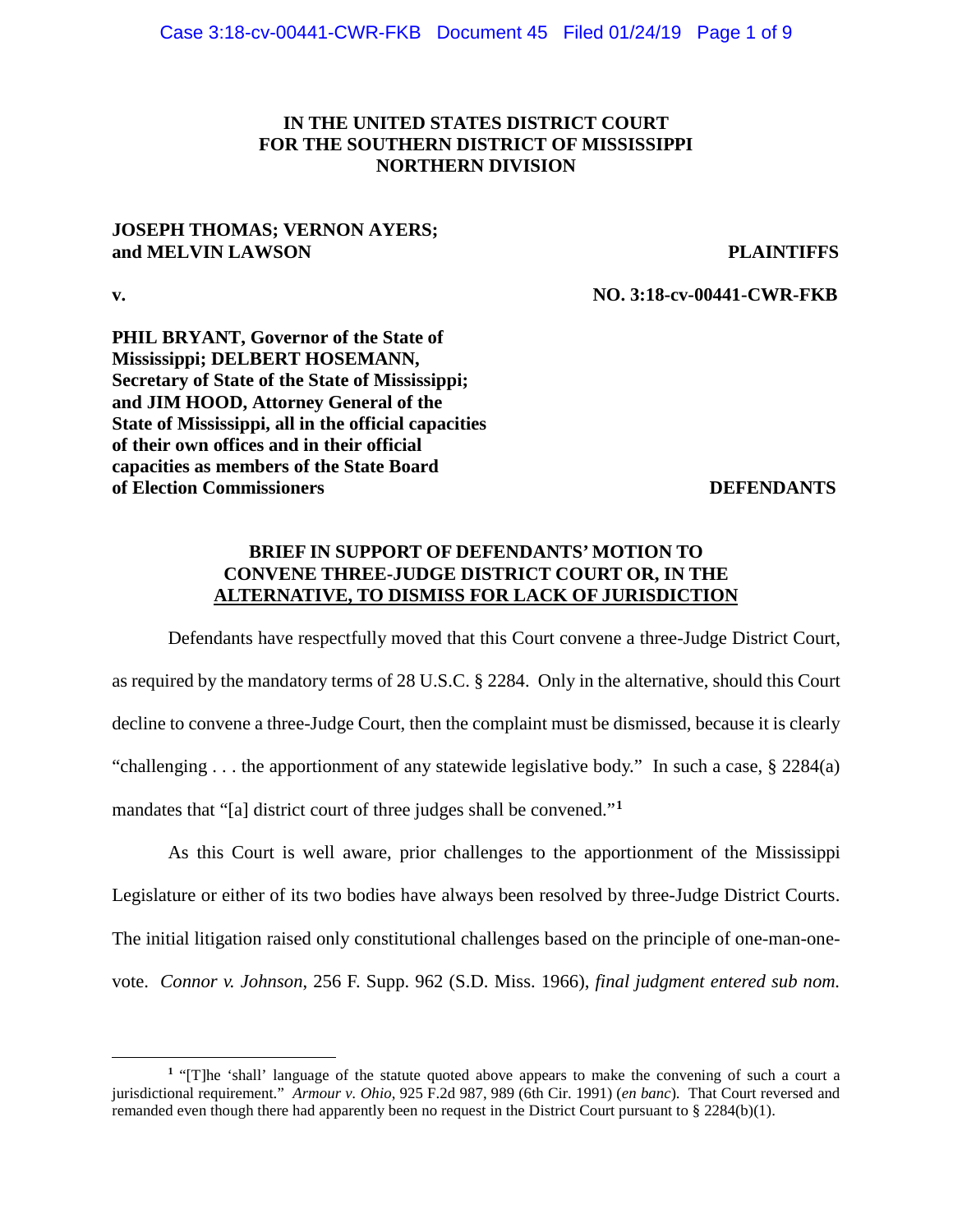### Case 3:18-cv-00441-CWR-FKB Document 45 Filed 01/24/19 Page 2 of 9

*Connor v. Finch*, 469 F. Supp. 693 (S.D. Miss. 1979). Later on, plaintiffs added claims arising under the Voting Rights Act of 1965. *See*, *e.g*., *Watkins v. Mabus*, 771 F. Supp. 789, 791 (S.D. Miss.), *aff'd in pertinent part*, 502 U.S. 954 (1991). To this day, constitutional and statutory challenges to state legislative apportionments continue to be litigated together in a single action before a three-Judge District Court. *See*, *e.g.*, *Abbott v. Perez*, 138 S.Ct. 2305 (2018).

Only recently have any plaintiffs challenged statewide legislative apportionments while attempting to avoid constitutional claims. An organization has recently filed three such challenges to the apportionment of the Legislatures of Alabama, Louisiana, and Georgia. *See Chestnut v. Merrill*, No. 2:18-cv-00907-KOB (N.D. Ala.); *Johnson v. Ardion*, No. 3:13-cv-625-SDD-EWD (M.D. La.); *Dwight v. Kemp*, No. 1:18-cv-2869 (N.D. Ga.). The Secretaries of State of Alabama and Louisiana have filed motions arguing that a single District Judge may not exercise jurisdiction over those purported statutory challenges to legislative apportionment. *Chestnut*, Dkt. # 15 (N.D. Ala. Nov. 2, 2018); *Johnson*, Dkt. # 16 (M.D. La. July 31, 2018). Neither of those motions has yet been resolved.

These defendants now join the election officials of our neighboring States in seeking enforcement of § 2284(a). Congress both said and intended that challenges to the apportionment of a statewide legislative body are of sufficient significance to our federal system that they should be considered by three-Judge District Courts.

#### **ARGUMENT**

# **SECTION 2284(a) MANDATES THAT A THREE-JUDGE DISTRICT COURT BE CONVENED TO RESOLVE ANY CHALLENGE TO THE APPORTIONMENT OF ANY STATEWIDE LEGISLATIVE BODY.**

#### **A. Section 2284(a) is grammatically ambiguous.**

Any analysis of the statute must begin with its language. *Duncan v. Walker*, 533 U.S. 167, 172 (2001). Section 2284(a) provides: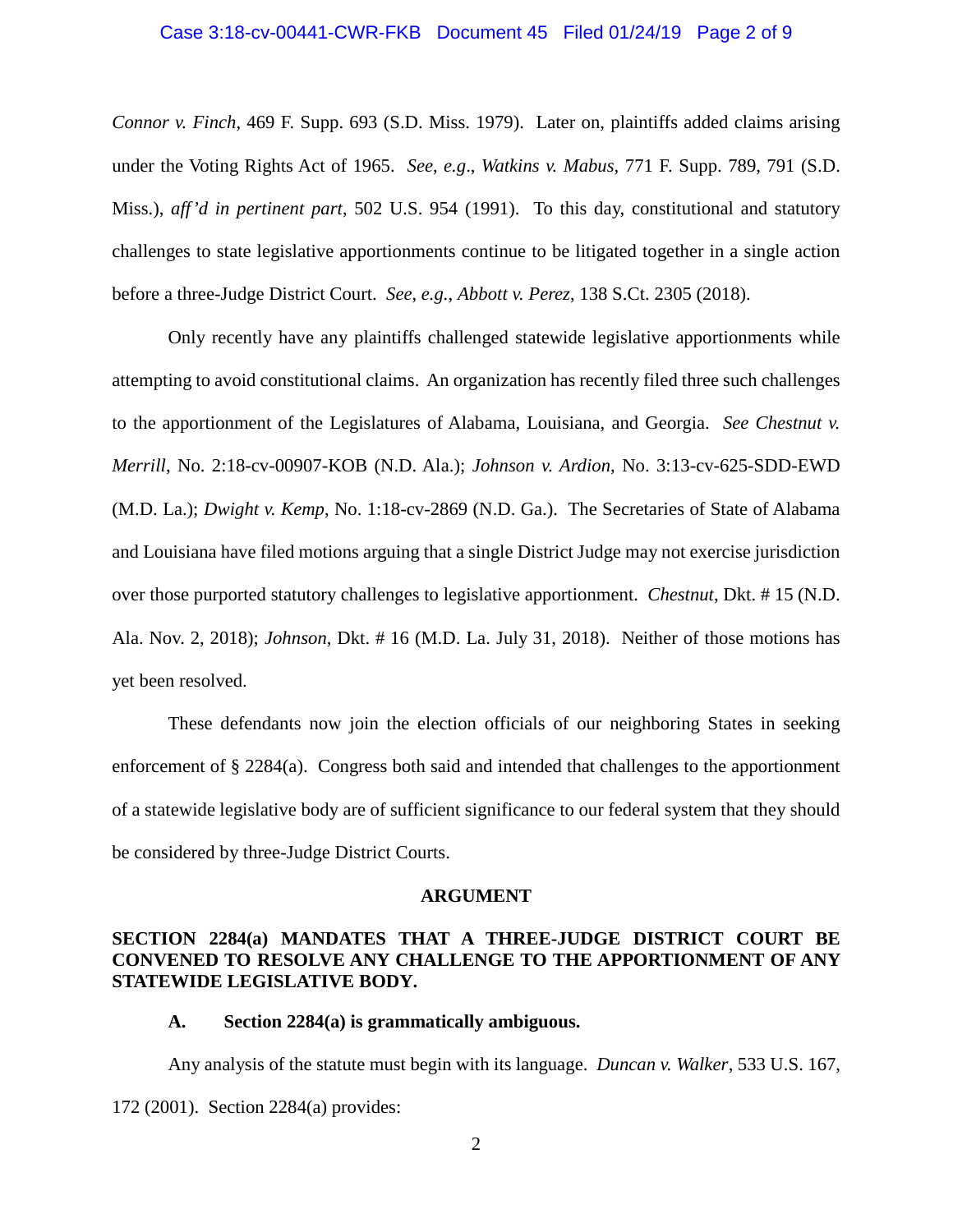## Case 3:18-cv-00441-CWR-FKB Document 45 Filed 01/24/19 Page 3 of 9

A district court of three judges shall be convened when otherwise required by Act of Congress, or when an action is filed challenging the constitutionality of the apportionment of congressional districts or the apportionment of any statewide legislative body.

As a matter of English grammar, this sentence has two equally plausible meanings, depending on the nature of the word "apportionment" the second time it is used.

First, the second "apportionment" may be read as a direct object of the verb "challenging." In that case, the sentence should be read as requiring a three-Judge District Court "when an action is filed challenging . . . the apportionment of any statewide legislative body."

Alternatively, the second "apportionment" may be read as an object of the preposition "of." Under that reading, the statute would require the convening a three-Judge District Court only "when an action is filed challenging the constitutionality of . . . the apportionment of any statewide legislative body."**[2](#page-2-0)** In their artfully crafted complaint, these plaintiffs attempt to avoid a challenge to constitutionality, so as to bring themselves within this second possible reading.**[3](#page-2-1)**

# **B. The legislative history of § 2284(a) unambiguously requires a three-Judge Court to resolve any challenge to the apportionment of a statewide legislative body.**

Because English grammar cannot resolve this ambiguity, it becomes permissible for this Court to consult legislative history. *United States v. Kay*, 359 F.3d 738, 743 (5th Cir. 2004) ("If . . . the statute is ambiguous, we may turn to legislative history."). Fortunately, there is no such ambiguity in the history of the statute which adopted the current language, Pub. L. 94-381, § 3,

<span id="page-2-0"></span>**<sup>2</sup>** Under that possible reading, however, the second "apportionment" would be entirely superfluous. The same meaning could be achieved by saying, "the constitutionality of the apportionment of congressional districts or any statewide legislative body." Because courts presume that every word in a statute has meaning, *TRW Inc. v. Andrews*, 534 U.S. 19, 31 (2001), this second reading should be rejected.

<span id="page-2-1"></span>**<sup>3</sup>** Plaintiffs also purport to challenge only District 22 [Dkt. # 9, ¶ 1], but that makes no difference. Their challenge is to the apportionment of the body whether they attack one district or all 52. Indeed, they allege that a remedy may require "changes . . . to one or two adjacent districts." [Dkt. # 9, ¶ 30]. A challenge to a statute revising only three Georgia Senate districts was held to require a three-Judge District Court. *Kidd v. Cox*, 2006 WL 1341302 (N.D. Ga. May 16, 2006).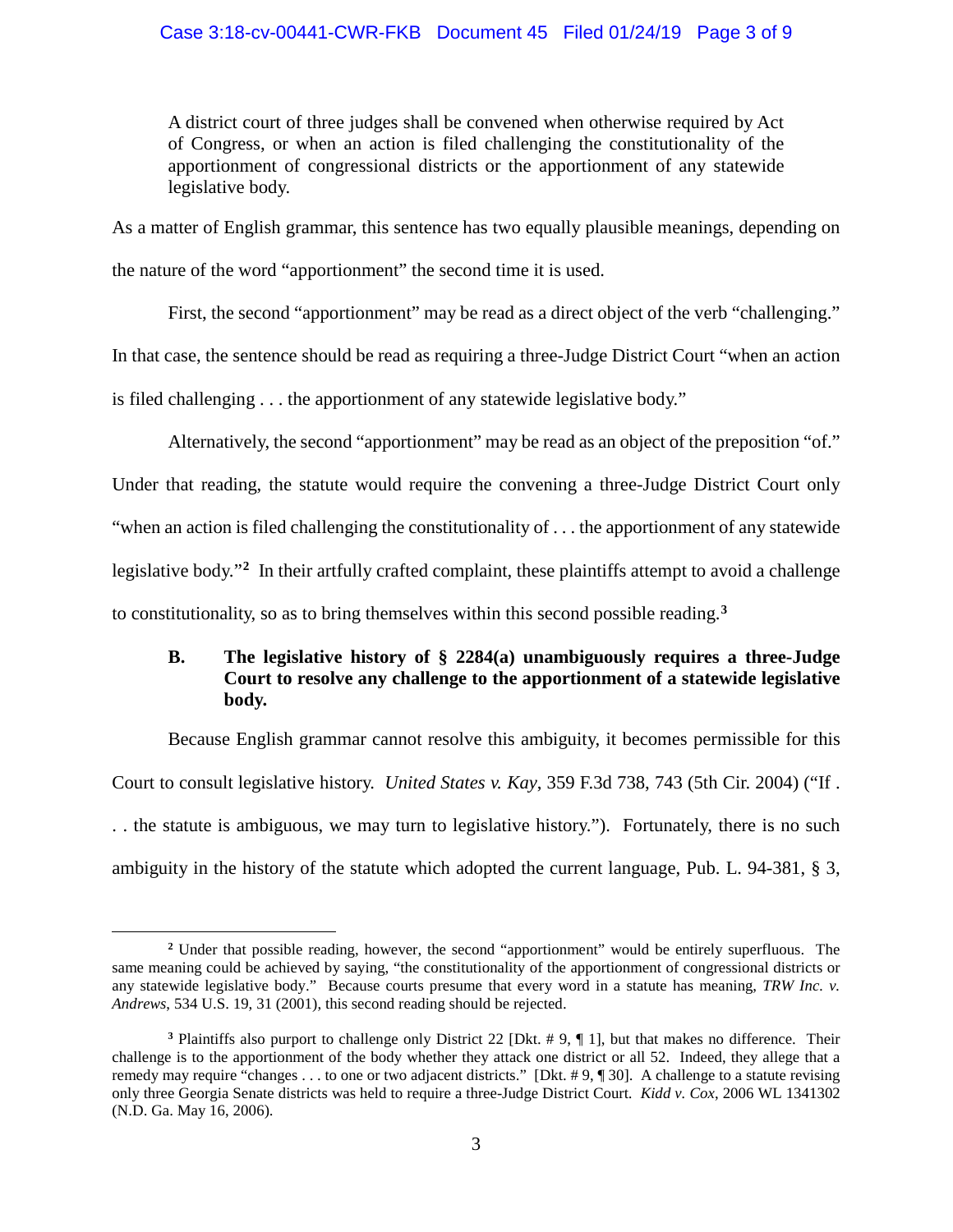Aug. 12, 1976, 90 Stat. 1119.

The bill to restrict the jurisdiction of three-Judge District Courts was adopted by the United States Senate on June 20, 1975. The House adopted the Senate bill the next summer, on August 2, 1976. The report of the Senate Judiciary Committee, issued two days before the Senate's consideration of the bill, makes clear that its provisions apply to all apportionment challenges, at either the State or federal level. S. Rep. 94-204, 94th Cong., 2nd Sess. 1976, 1976 U.S.C.C.A.N. 1988, 1975 WL 12516.

On its very first page, in a section entitled "PURPOSE OF BILL," the Committee explained that "three-judge courts would be retained . . . in any case involving congressional reapportionment or the reapportionment of any statewide legislative body." Report at 1, 1976 U.S.C.C.A.N. at 1988. In further explanation, the Committee declared:

The bill preserves three-judge courts for cases involving congressional reapportionment or the reapportionment of a statewide legislative body because it is the judgment of the committee that these issues are of such importance that they ought to be heard by a three-judge court and, in any event, they have never constituted a large number of cases.

Report at 9, 1976 U.S.C.C.A.N. at 1996. Explaining the meaning of "any statewide legislative body", the Committee said, "Where such a body exercises its powers over the entire State, this section requires that three judges hear cases challenging apportionment of its membership." *Id*.

It is hardly surprising that the Report made no exceptions for statutory challenges to the apportionment of Legislatures, because it understood that the very few available statutory challenges also required three-Judge Courts. The Committee said, "Three-judge courts would continue to be required . . . in cases under the Voting Rights Act of 1965, 42 U.S.C. section 1971g, 1973(a), 1973c and 1973h(c)." *Id*. Of course, § 1973(a) is § 2(a) of the Voting Rights Act, the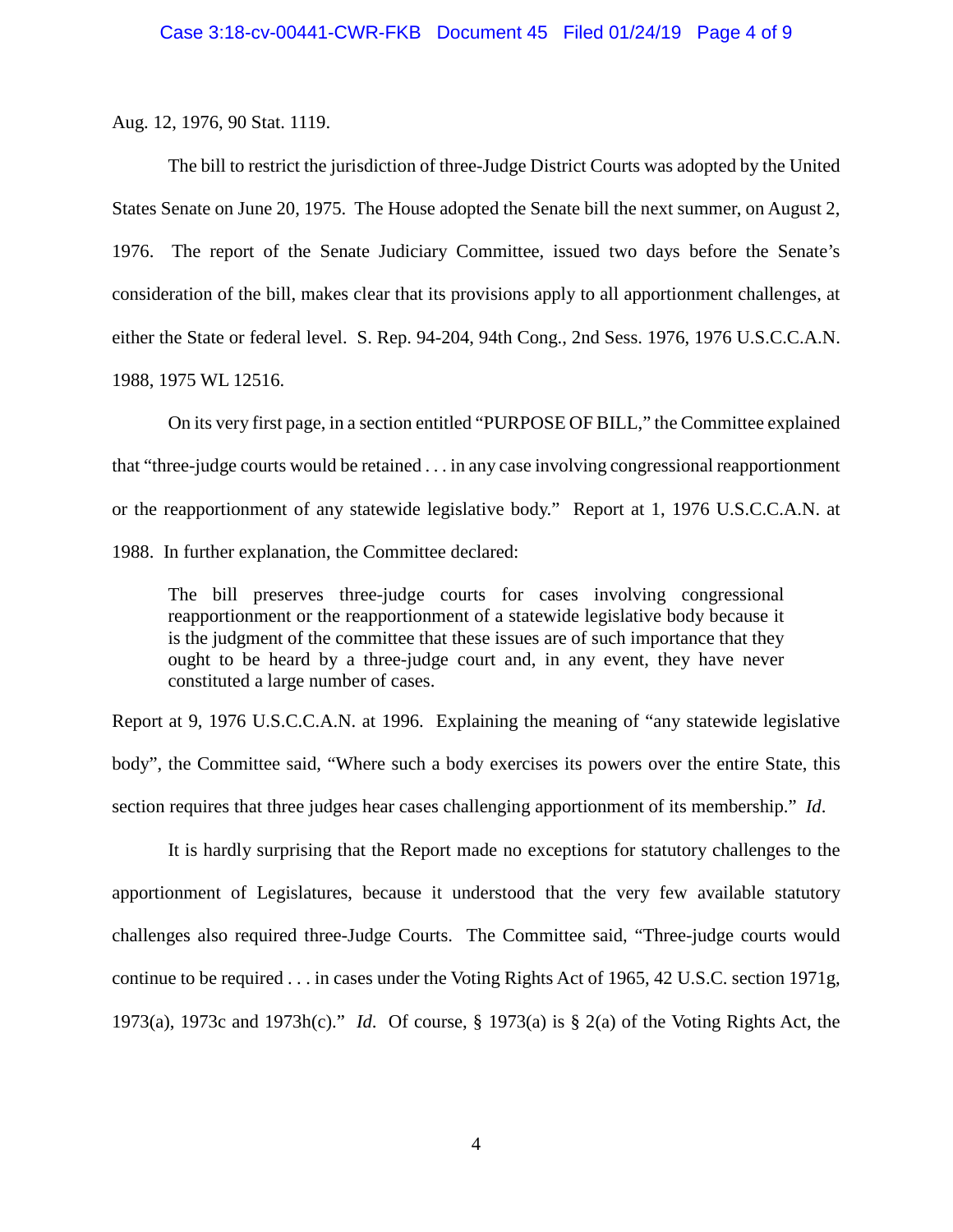### Case 3:18-cv-00441-CWR-FKB Document 45 Filed 01/24/19 Page 5 of 9

statute upon which these plaintiffs purport to rely. [Dkt. # 9, ¶ 1].**[4](#page-4-0)** The Committee plainly declared its belief that actions under § 2 required three-Judge Courts, and the Committee indicated the same understanding six years later when it amended § 2:

Finally, the Committee reiterates the existence of the private right of action under Section 2, as has been clearly intended by Congress since 1965. See *Allen v. Board of Elections*, 393 U.S. 544 (1969).

S. Rep. No. 97-417, 97th Cong. 2nd Sess. 1982 at 30, 1982 U.S.C.C.A.N. 177, 1982 WL 25033. *Allen*, of course, required the convening of a three-Judge District Court for proceedings under § 5, now codified as 52 U.S.C. § 10304, and the Committee indicated its expectation of the same result under § 2.

Whether or not Congress in 1976 and 1982 correctly anticipated the procedures to be employed in the enforcement of  $\S 2$ , it gave no indication that any statute could be invoked against the apportionment of a Legislature without convening a three-Judge District Court. The 1976 Report acknowledged the importance of that protection to the Attorney General of Mississippi, who "suggested that three-judge courts should be retained because a court of three judges signifies the seriousness of the case and issues the strain between the States and the Federal Government." S. Rep. 94-204 at 10, 1976 U.S.C.C.A.N. at 1997. Certainly, Chairman Eastland would not have supported legislation which would have made it easier for federal courts to draw legislative lines in Mississippi. The Congress that adopted § 2284(a) in 1976 clearly had no intention that a suit "challenging . . . the apportionment of any statewide legislative body" could be considered by anything other than a three-Judge District Court.

# **C. Appellate authority supports the conclusion that constitutional claims are inextricably intertwined with § 2 claims.**

<span id="page-4-0"></span>**<sup>4</sup>** The Voting Rights Act has recently been recodified. The language formerly codified as § 1973(a) now appears as 52 U.S.C. § 10301(a).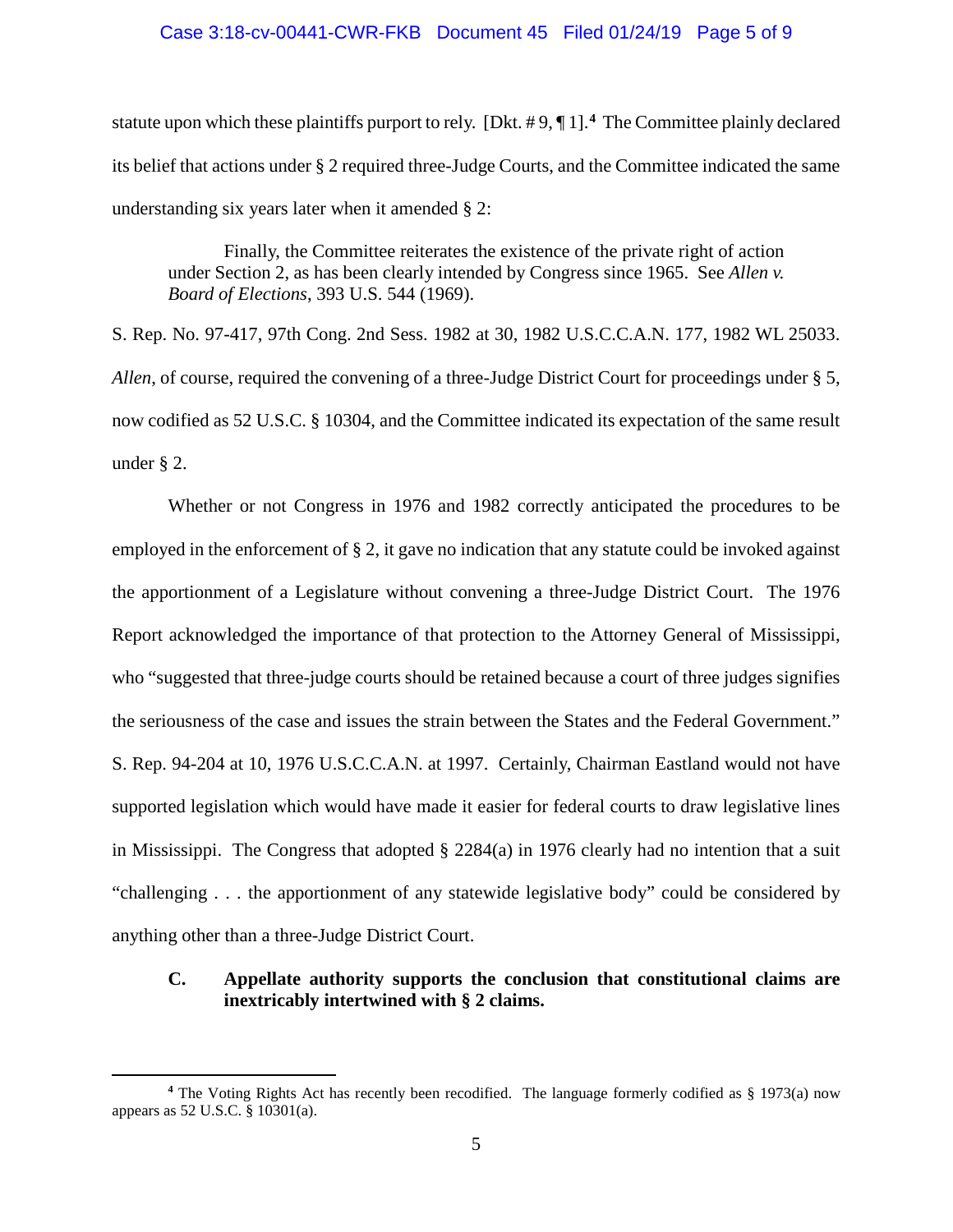#### Case 3:18-cv-00441-CWR-FKB Document 45 Filed 01/24/19 Page 6 of 9

Because, until recently, complaints have regularly combined constitutional and statutory challenges to statewide legislative apportionments, there are no cases squarely addressing the issue which plaintiffs have concocted here. However, in *Page v. Bartels*, 248 F.3d 175 (3d Cir. 2001), the Third Circuit considered the related question of whether a § 2 claim could be resolved by a single Judge, while reserving the constitutional claims for a three-Judge Court. Prior decisions had plainly recognized the power of a single Judge to resolve statutory claims without convening a three-Judge Court to hear constitutional claims. *Id*., at 188-89, citing *Hagans v. Lavine*, 415 U.S. 528 (1974). The Third Circuit, however, held that such a distinction could not be drawn between a § 2 challenge and a constitutional challenge. Reading the same legislative history available to this Court, the Third Circuit concluded "that Congress was concerned less with the *source* of the law on which an apportionment challenge was based than on the unique importance of apportionment cases generally." 248 F.3d at 190 (emphasis in original). The Court "conclude[d] that because statutory Voting Rights Act challenges to statewide legislative apportionment are generally inextricably intertwined with constitutional challenges to such apportionment, those claims should be considered an 'action' within the meaning of § 2284(a)." *Id*. **[5](#page-5-0)**

Here, plaintiffs have sought to extricate a § 2 claim from its inextricable intertwining with the Constitution. While *Page* did not address such a complaint, its logic compels the same result. Artful pleading should not be allowed to deprive a Legislature of the respect for its apportionment

<span id="page-5-0"></span>**<sup>5</sup>** *Page* had not yet been decided when the Sixth Circuit decided *Rural West Tenn. African-American Affairs Council v. Sundquist*, 209 F. 3d 835 (6th Cir. 2000), so its reasoning was not available for consideration. In the Tennessee litigation, separate suits challenging the apportionment of the House and Senate had been combined for consideration by a three-Judge District Court. *Id*., at 237. The Supreme Court had twice considered direct appeals, finally affirming denial of relief on the apportionment of the Senate. After that defeat, plaintiffs amended their remaining complaint "to challenge the House Plan on the sole ground that it violated § 2 of the Voting Rights Act. Because the amended complaint contained no constitutional claims the three-judge court disbanded itself." *Id*., at 838. The Sixth Circuit opinion did not address the propriety of that decision, nor did it explain its decision to accept jurisdiction of the appeal. Whether or not that unexplained jurisdictional result is binding in the Sixth Circuit, the careful explanation by the Third Circuit in *Page* should be considered more persuasive here.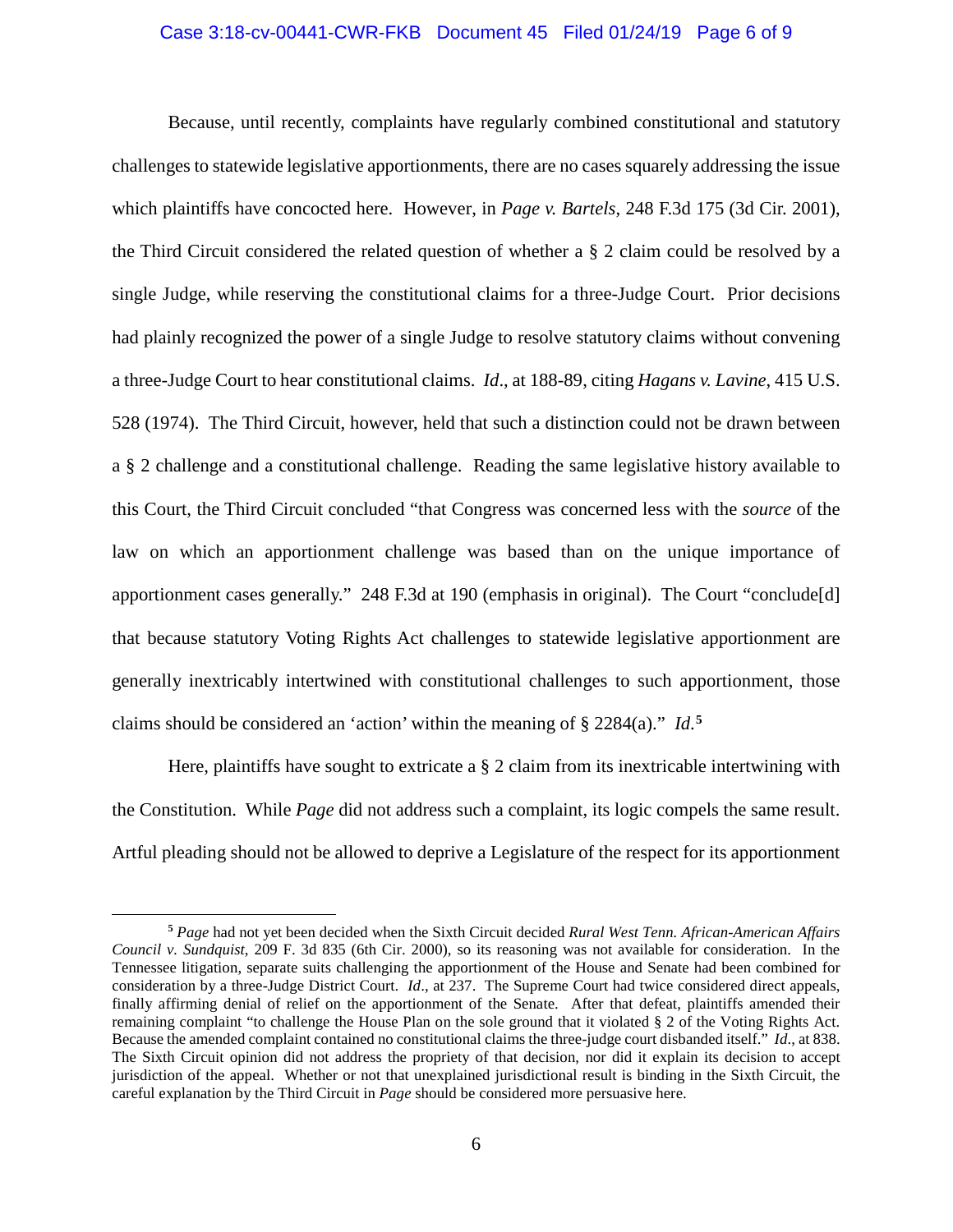statute which Congress plainly intended to afford it in 1976.

# **D. Challenges under § 2 should be construed as constitutional in nature to avoid any possible constitutional infirmities in § 2 itself.**

Indeed, plaintiffs' attempt to unmoor § 2 from the Constitution itself raises profound constitutional problems. The Fifth Circuit recognized that the 1982 amendment to § 2 purported to reach legislation that is not unconstitutional in itself; such a reach is permissible only for the purpose of providing a remedy for past unconstitutional actions. *Jones v. City of Lubbock*, 727 F.2d 364 (5th Cir. 1984). "[W]e perceive § 2 as merely prescribing a potion to remove vestiges of past official discrimination and to ward off such discrimination in the future. Congress has not expanded the Constitution's substantive guarantees, but simply redefined and strengthened the statutory protections around core constitutional values, thus exercising its authority within the confines of the Constitution." *Id*., at 374 n.6, *quoting Major v. Treen*, 574 F. Supp. 325, 347 (E.D. La. 1983).**[6](#page-6-0)**

Here, the amended complaint is replete with offers to prove prior unconstitutional behavior. "The lack of opportunity is the result of white bloc voting and lower African-American turnout that are vestiges of the historical discrimination and extreme socio-economic disparities that have been inflicted on African-Americans over a long period of time." [Dkt. # 9, ¶ 15.] "There is a lengthy and documented history of voter discrimination against African-Americans in Mississippi." [Dkt. #9, 1].] "The history of discrimination and these socioeconomic disparities have hindered their ability to participate in the political process . . . ." [Dkt. #9, ¶ 32]. Plaintiffs

<span id="page-6-0"></span>**<sup>6</sup>** "Petitioners' approach . . . invites the divisive constitutional questions that are both unnecessary and contrary to the purposes of our precedents under the Voting Rights Act." *Bartlett v. Strickland*, 556 U.S. 1, 23 (2009) (Opinion of Kennedy, J.) (holding that § 2 does not apply to districts where a minority cannot constitute a majority of eligible voters). These plaintiffs raise a constitutional issue by contending that Congress provided that a majorityminority district like District 22 could violate § 2. While the Supreme Court has speculated that "it may be possible for a citizen voting-age majority to lack real electoral opportunity," *League of United Latin American Citizens v. Perry*, 548 U.S. 399, 428 (2006), there appears to be no case in which a court has held such a district to violate the results test of § 2 so as to require an increase in minority population.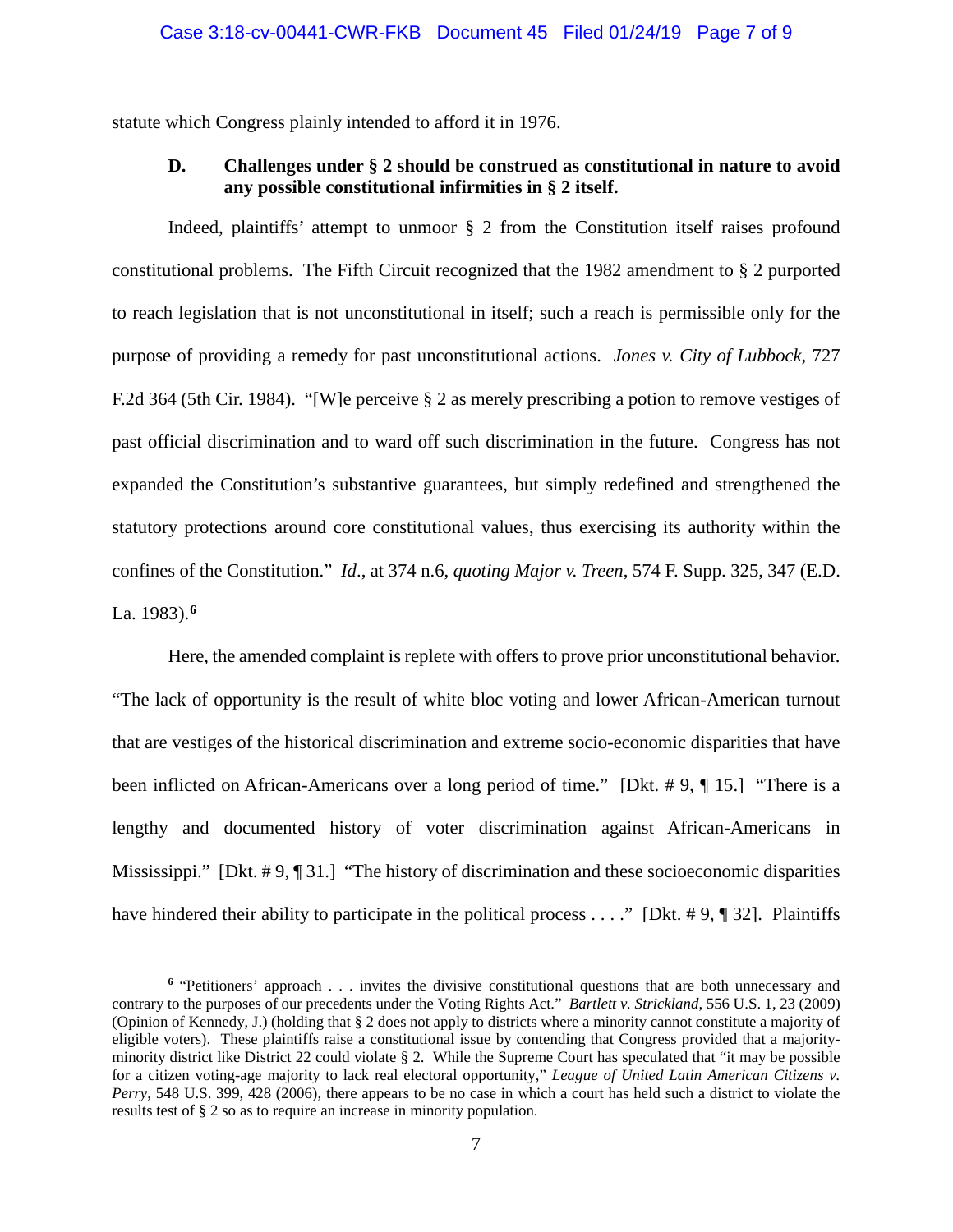# Case 3:18-cv-00441-CWR-FKB Document 45 Filed 01/24/19 Page 8 of 9

have not abandoned these allegations; instead, they seek to support them with evidence. The Honorable Fred L. Banks, Jr., has sworn:

There is a lengthy and documented history of voter discrimination against African-Americans in Mississippi, the state which has always had the highest percentage of black citizens in our nation, since the civil war. This was then recognized by a number of federal court decisions, including those cited in the complaint in this case.

Report of Fred L. Banks, Jr.,  $\P$  2. Thus, plaintiffs have alleged and have offered evidence that the

2012 redistricting statute has an unconstitutional basis. They simply ask this Court to invalidate it

on statutory grounds, instead of the constitutional claims they have alleged and hope to prove.

Plaintiffs' attempt to divorce the Voting Rights Act from the Constitution contravenes the language and the intent of Congress in both 1976 and 1982. Their complaint has been "filed challenging . . . the apportionment of any statewide legislative body." That challenge must be considered by a District Court of three Judges.

## **CONCLUSION**

For the reasons stated herein, this Court must convene a three-Judge District Court. Because § 2284(a) is jurisdictional, the complaint must be dismissed unless a three-Judge Court is convened.

This the 24th day of January, 2019.

Respectfully submitted,

*s/ Michael B. Wallace* MICHAEL B. WALLACE (MSB #6904) WISE CARTER CHILD & CARAWAY, P.A. Post Office Box 651 Jackson, MS 39205-0651 (601) 968-5534 [mbw@wisecarter.com](mailto:mbw@wisecarter.com)

ATTORNEY FOR DEFENDANTS PHIL BRYANT, GOVERNOR OF THE STATE OF MISSISSIPPI, AND DELBERT HOSEMANN,